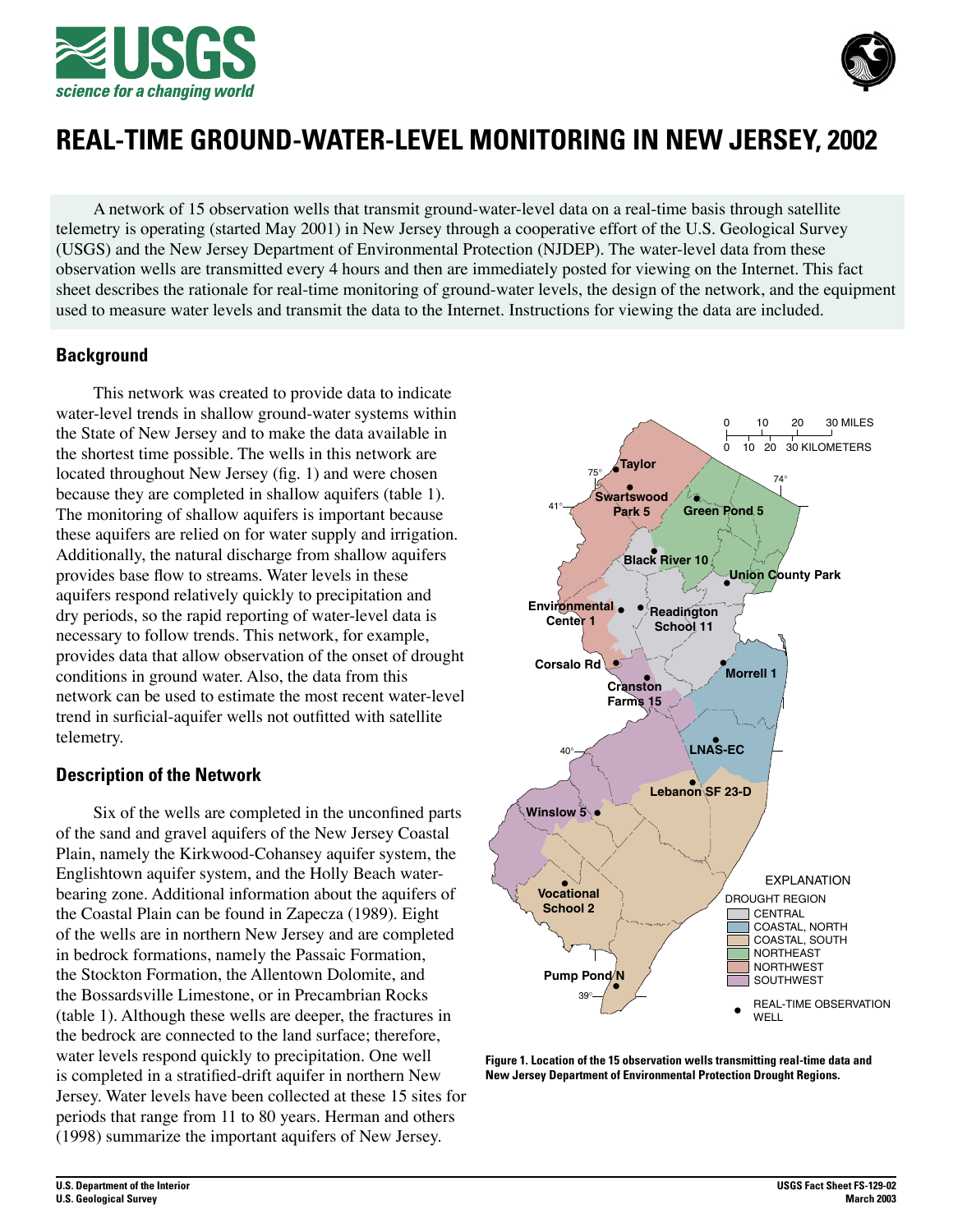Well locations were selected to obtain an even distribution of sites throughout New Jersey and to attempt to locate wells within each of the six Drought Regions established by NJDEP (Hoffman, 2001). The areas represented by each Drought Region (fig. 1) are based on large-scale watersheds and similarity of water-supply characteristics, and are defined "so as to match municipal boundaries in order to assist enforcement of mandated water cutbacks during drought emergencies" (Hoffman 2001, p. 1).

# **Description of Data Collection and Reporting System**

Water levels in each well in the network are automatically measured at hourly intervals and stored by a Data Collection Platform (DCP) located on site (fig. 2). Every 4 hours, a burst of data is broadcast from the site to the GOES satellite and relayed to a ground station. The data are retransmitted by the DOMSAT satellite to a USGS ground station, decoded, and automatically posted to the New Jersey District USGS Internet web page for viewing (fig. 3). To ensure the accuracy of the data, each well is visited every 6 to 8 weeks by a USGS technician who makes a manual water-level measurement to check the automated system and to perform maintenance on the equipment.



**Figure 2. Typical equipment at a real-time ground-water-level network site, including the observation well, equipment shelter, data collection platform, solar power panel, and satellite antenna.**



**Figure 3. Schematic drawing showing data transmission from an observation**  well through satellite telemetry to users on the Internet.

# **Where to View Data**

The ground-water level data from this network can be viewed by following these instructions:

1. Attach to the Internet web page, [http://waterdata.usgs.gov/nj/nwis/current/?type=gw.](http://waterdata.usgs.gov/nj/nwis/current/?type=gw) This page lists each well in the network and indicates the latest water-level measurement.

2. Choose an observation well by clicking on its station number. This leads to a page that summarizes the characteristics of the well, lists the monthly waterlevel statistics, and shows a hydrograph of the hourly measurements for the latest 7 days (fig. 4).

3. The output format can be modified to produce a table of water-level values or a hydrograph. The timeframe for the table or hydrograph can be modified from the past 7 days up to the past 31 days by changing the value for "Days" in the box located above the hydrograph and then clicking on the "get data" button. A new hydrograph will then be drawn. Note that clicking on the indicated text will produce a presentation-quality hydrograph that can be downloaded easily and printed by the viewer.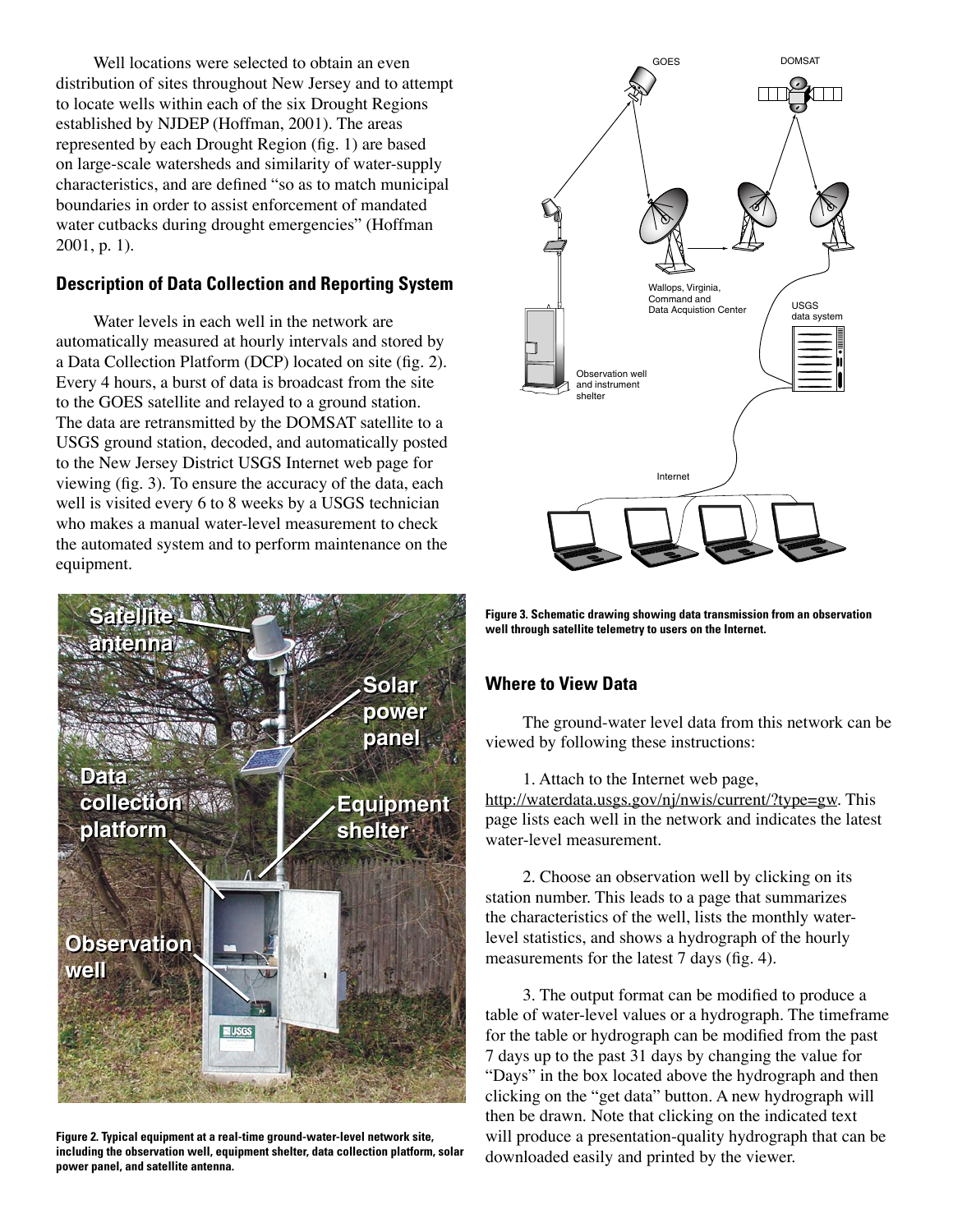Table 1. Characteristics of ground-water monitoring wells with realtime data. [USGS, U.S. Geological Survey; ID, identification; a.s., aquifer system; w.b.z., water-bearing zone]

| Well name                 | County        | USGS site ID<br>number | Start of<br>record | Aquifer or formation      | well<br>Depth<br>(feet) |
|---------------------------|---------------|------------------------|--------------------|---------------------------|-------------------------|
| Lebanon State Forest 23-D | Burlington    | 395150074284201        | 1955               | Kirkwood-Cohansey a.s.    | 33                      |
| Winslow 5                 | Camden        | 394440074593101        | 1972               | Kirkwood-Cohansey a.s.    | 76                      |
| Pump Pond N               | Cape May      | 390156074533401        | 1992               | Holly Beach w.b.z         | 43                      |
| Vocational School 2       | Cumberland    | 392731075092401        | 1972               | Kirkwood-Cohansey a.s.    | 47                      |
| Corsalo Rd                | Hunterdon     | 402151074525301        | 1989               | Passaic Formation         | 299                     |
| Readington School 11      | Hunterdon     | 403517074452501        | 1990               | Passaic Formation         | 101                     |
| Environmental Center 1    | Hunterdon     | 403455074514801        | 1991               | <b>Stockton Formation</b> | 175                     |
| Cranston Farms 15         | Mercer        | 401804074432601        | 1990               | <b>Stockton Formation</b> | 200                     |
| Morrell 1                 | Middlesex     | 402143074185201        | 1923               | Englishtown a.s.          | 11                      |
| Green Pond 5              | Morris        | 410207074270001        | 1981               | Stratified drift          | 120                     |
| <b>Black River 10</b>     | Morris        | 404934074400501        | 1991               | Precambrian Erathem       | <b>200</b>              |
| LNAS-EC                   | Ocean         | 400232074213201        | 1992               | Kirkwood-Cohansey a.s.    | 38                      |
| Taylor                    | <b>Sussex</b> | 410914074540401        | 1988               | Bossardville Limestone    | 95                      |
| Swartswood Park 5         | <b>Sussex</b> | 410449074483301        | 1991               | <b>Allentown Dolomite</b> | 148                     |
| <b>Union County Park</b>  | Union         | 404106074171901        | 1943               | Passaic Formation         | 290                     |

The monthly statistics and historical data are provided on the web page to put the current water level in context. The number of years of data used to calculate the statistics is provided first. Statistics on the water levels are provided in terms of the depth to water below land surface. The minimum depth to water for a well actually describes the highest water level measured in that well for the month, and the maximum depth to water describes the lowest water level for the month. The 75 and 25 percent exceedance values are the water levels that were surpassed by 75 and



**printed from the real-time network web page.**

25 percent, respectively, of all daily mean depths to water during the month. The latest water-level value (obtained from the table or from the line above the hydrograph) can be compared to the monthly statistics.

 $337.11$ 

Because the water-level data are shown automatically, the message "Provisional data subject to revision" is incorporated into the graphs and charts on the web page. If problems with the measurement, communication, or storage systems are found, revisions will be made to the USGS database at a later time to provide the corrected values. For more information about this issue, click on the "Provisional data subject to revision" heading.

For these 15 sites, daily mean depths to water below land surface also are available for the last 550 days (approximately 18 months). A location map, waterquality data, and a database of monthly water levels can be accessed from the home page for each well.

USGS, in cooperation with NJDEP and other agencies, regularly monitors water levels in about 175 other wells in New Jersey. The data from these wells, although not posted on a real-time basis, are available on the web site [http://nj.usgs.gov/gw/gw\\_hydrographs.html.](http://nj.usgs.gov/gw/gw_hydrographs.html) Groundwater data for all wells routinely monitored by USGS, including those of the real-time network, are summarized in Figure 4. Example of an actual ground-water hydrograph that can be viewed and an annually published report (for example, Jones, 2002).